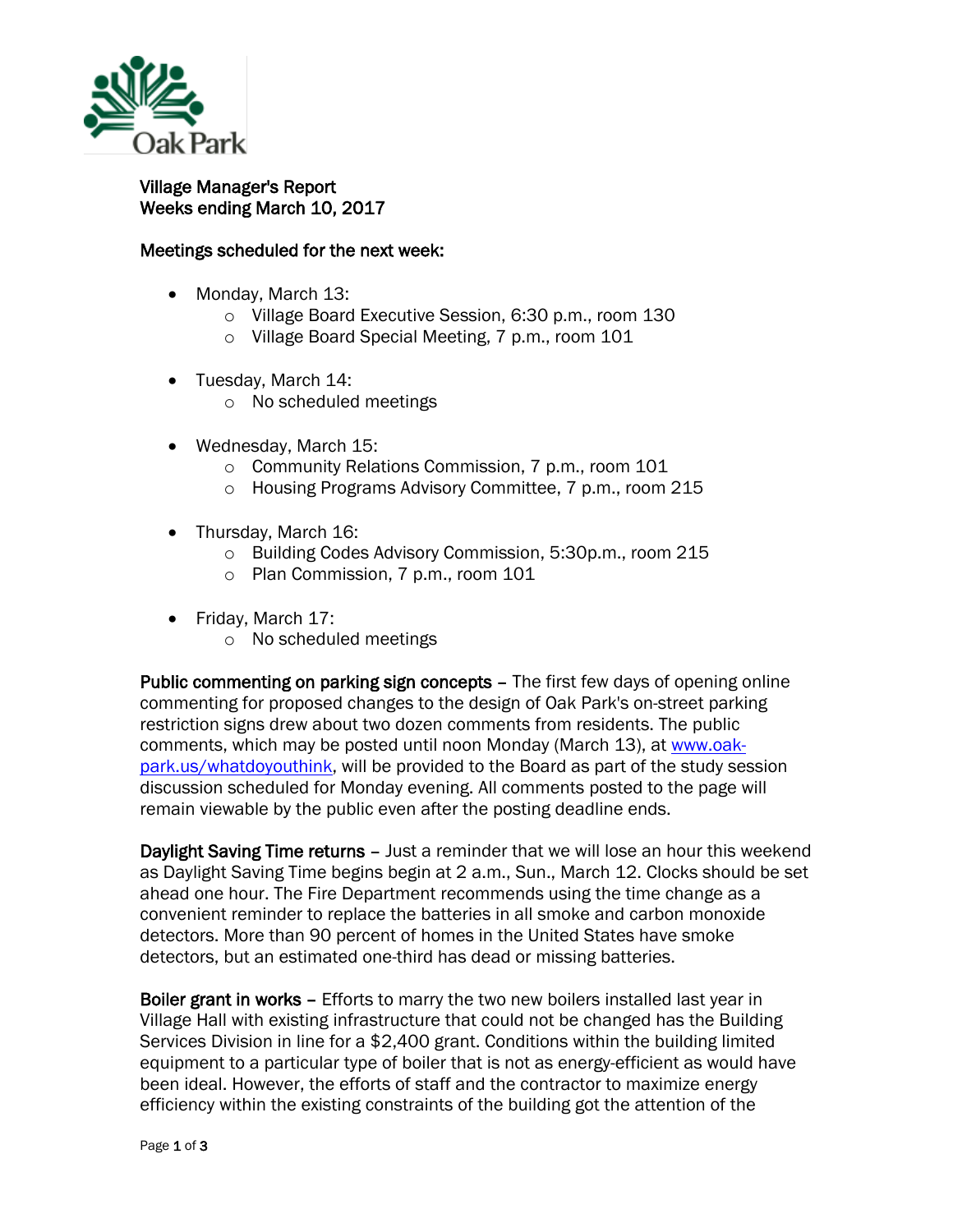Metropolitan Mayors Caucus, which administers the state Illinois Energy Now grant. Staff is working on compiling the required documentation to secure the grant.

Lake Street improvement project update - After meeting last week with downtown businesses to gather feedback on planned [improvements to Lake Street,](http://www.oak-park.us/village-services/planning/projects/lake-street-improvements) Village staff and the design consultant now are investigating vaults under sidewalks that may be affected by the work. Meetings were held this week with various business owners along the corridor to identify properties with basement areas that extend under the public sidewalk, a common practice at the time many of our commercial structures were built. Identifying these vaulted sidewalks prior to the start of construction is critical to crafting a work plan to eliminate, repair or protect them. Property owners or business operators who have vaulted space under the sidewalk on Lake Street are being urged to call 630.430.6392 or email [stevep@thomas-engineering.com,](mailto:stevep@thomas-engineering.com) the consultant working with the Village on the project. In other Lake Street-related construction news, the contractor for The Emerson development downtown is scheduled to begin road reconstruction and installing lighting by the end of the month for North Boulevard, Westgate Street and the new Maple Avenue adjacent to the property.

Chicago Avenue resurfacing – Minor work began this week to repair the temporary pavement markings and other items related to last season's Chicago Avenue resurfacing project. Village staff is scheduled to meet with the contractor this week to review the schedule for the remaining portion of the project between Harlem and Belleforte avenues, which will include streetscape improvements as well as new pavement. Residents and businesses affected by the work will be notified once the schedule is set.

Alley reconstruction report -Since the start of the Village's five-year accelerated alley reconstruction program in 2015, the average condition of the Village's 634 alley segments has risen to 68 from 63. By the time the program ends, the average condition is projected to be about 70 or 71. Prior to the start of the accelerated program, 158 of the Village's alley segments had been reconstructed since 2002. At the completion of the accelerated program, another 125 alleys will have been replaced, bringing the total to 283 alleys replaced since 2002. By the end of 2019, approximately 45 percent the Village's alley network will have been reconstructed since 2002.

Weather-related activities - Street Division crews were called out Wednesday to remove portions of a roof that blew onto Jackson Boulevard from the building at 747 S. Maple Ave. due to the high winds. Wind also blew over a traffic light at Oak Park Avenue and Jackson Boulevard, and shifted the direction of a traffic signal at Washington Boulevard and Lombard Avenue. Crews also salted bridges during the early morning hours of Sat., March 4 as a precaution due to a minor accumulation of snow.

Page 2 of 3 Public Works activities – Street Division crews installed bump-outs for a traffic calming study at Berkshire and Grove avenues, and swept no-parking zones, business districts and Village parking lots. Water & Sewer Division crews continued tracing sewers on Lake Street as part of the planning for future improvements. Crews also repaired broken *[buffalo boxes](https://en.wikipedia.org/wiki/Buffalo_Box)* housing water shut-off valves at 1108 S Elmwood Ave., 6926 Roosevelt Road and 1046 Wesley Ave. Street Lighting crews will replace